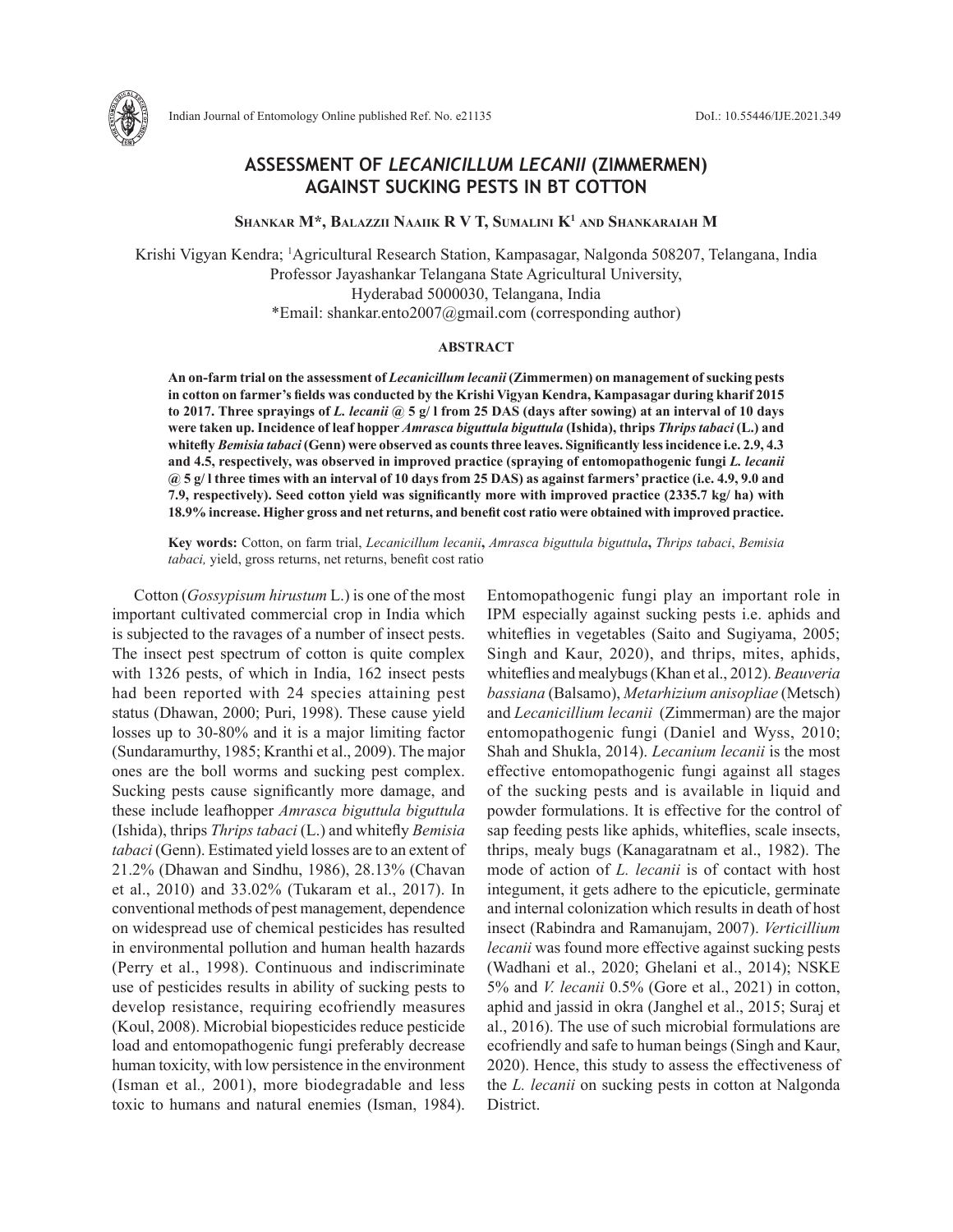| Improved practice   |          | Farmers practice |        | Yield (kg/ha)            |          | increase |          | iross returns<br>Rs/ha) | Cost of cultivation<br>(Rs/ha) |          | Net returns<br>Rs/ha)                                               |          | B:C ratio |          |
|---------------------|----------|------------------|--------|--------------------------|----------|----------|----------|-------------------------|--------------------------------|----------|---------------------------------------------------------------------|----------|-----------|----------|
| Whiteflies/ Thrips/ | Leaf     | Whiteflies/      |        | Thrips/ Improved Farmers |          | of yield |          |                         |                                |          | Improved Farmers Improved Farmers Improved Farmers Improved Farmers |          |           |          |
| 3 leaves 3 leaves 1 | hoppers/ | leaves           | leaves | oractice                 | practice | over the | practice | practice                | practice                       | practice | practice                                                            | practice | practice  | practice |
|                     | leaves   |                  |        |                          |          | control  |          |                         |                                |          |                                                                     |          |           |          |
|                     |          |                  | 7.2    | 2107.0                   | 1694.0   | 18.4     |          |                         |                                |          | 79276.2 60136.4 36706.0 37702.0 42570.2                             | 22434.4  |           |          |
|                     |          |                  | 6.6    | 2175.0                   | 1762.5   | 23.4     | 01375.0  | 80362.5                 | 64750.0                        | 41275.0  | 36625.0                                                             | 39087.5  |           |          |
|                     |          |                  | 9.8    | 2725.0                   | 2437.5   | 10.4     | 15450.0  | 100362.5                | 41412.5                        | 42950.0  | 74037.5                                                             | 57412.5  |           | 2.3      |
|                     |          |                  |        | 2335.7                   | 1964.7   | 18.9     | 98700.4  | 80287.1                 | 47622.8                        | 40642.3  | 51077.6                                                             | 39644.8  |           |          |

|                                                                               | B:C rat                      |
|-------------------------------------------------------------------------------|------------------------------|
| $(1, 1, 2, 3, 4)$ and $(2, 1, 1, 2)$<br>$\sim$ $\sim$ $\sim$<br>$\frac{1}{2}$ | et returns                   |
| e farmar <sup>3</sup> e practica (L                                           | Cost of cultivation          |
|                                                                               | ross return:                 |
|                                                                               |                              |
| nil against sucking pests of Bt cotton- improved vs tarmer's pre-             | <b>(mind rini)</b><br>ا اسدا |
| cillum l                                                                      | rarmers r                    |
|                                                                               |                              |

| <b>MATERIALS AND METHODS</b>                   |  |
|------------------------------------------------|--|
| The experiments were carried out by the Krishi |  |
| ruan Kondus Komposeoran in forman's fields of  |  |

Vigyan Kendra, Kampasagar in farmer's fields of Nalgonda District, Telangana during kharif 2015 to 2017. During the study period, 5 farmers were selected in each season under on farm trials. The improved technology comprised of spraying of *L. lecanii* @ 5 g/ l at 25 days after sowing (DAS) as three sprays with an interval of 10 days. Whereas farmers' practice includes use of insecticides like monocrotophos  $(a)$  1.6 ml/ l and acephate  $\omega$  1.5 g/ 1 at various stages of crop growth period. Observations were recorded on population of sucking pests- *A. biguttula biguttula, T. tabaci,* and *B. tabaci* on three leaves (upper, middle and lower) each on five randomly selected plants in each field. Seed cotton yield was also recorded and economics were worked out.

## **RESULTS AND DISCUSSION**

Efficacy of improved practice of spraying entomopathogenic fungi *L. lecanii* @ 5 g/ l three times at an interval of 10 days from 25 DAS vs farmers practice is presented in Table 1; these data reveal significantly less incidence of *A. biguttulla biguttula*, *B. tabaci* and *T. tabaci* (2.9, 4.3 and 4.5, respectively) in improved practice, during kharif 2015-2017. These results agree with those of Gore et al. (2021) on the application of NSKE 5%+ *V. lecanii* @ 0.5%. Sasikumar et al*.* (2018) reported that *L. lecanii* @ 5 g/ l was highly effective against thrips in cotton. Ghelani et al*.* (2006; 2014) found that *V. lecanii* @ 5 g/ l was effective against *Aphis gossypii*; and *V. lecanii @* 2.5 kg/ ha combined with azadirachtin  $\omega$  0.0009% were found moderately effective against major sucking pests of Bt cotton. Raghunandan et al. (2018) observed that sucking pests in cotton get reduced significantly with spraying of *V. lecanii* @ 4 g/ l. Hole et al. (2015) observed effectiveness of *V. lecanii* (2 x 10<sup>12</sup>cfu/g) @ 2000 g/ ha against sucking pests in Bt cotton. Wawdhane et al. (2020) also observed such effectiveness. Whitefly incidence reduced with spraying of *V. lecanii* @ 3 g/ l in cotton (Ritasharma and Sudha, 2017), and *V. lecanii* @ 7 g/ l gave higher mortality of jassids in okra (Baladaniya et al., 2010). The cotton yield in improved practice ranged from 2107.0 kg/ ha to 2725.0 kg/ ha over farmers practice of 1694.0 kg/ ha to 2437.5 kg/ ha. Similar results were obtained by Raghunandan et al. (2018) and Patil et al. (2012) with *V. lecanii*, as also observed by Harischandranaik and Shekharappa (2009); maximum gross returns of Rs. 98,700/ ha, net returns of Rs. 51,078/ ha and benefit cost ratio 2.6 were observed with such an improved practice. These results agree